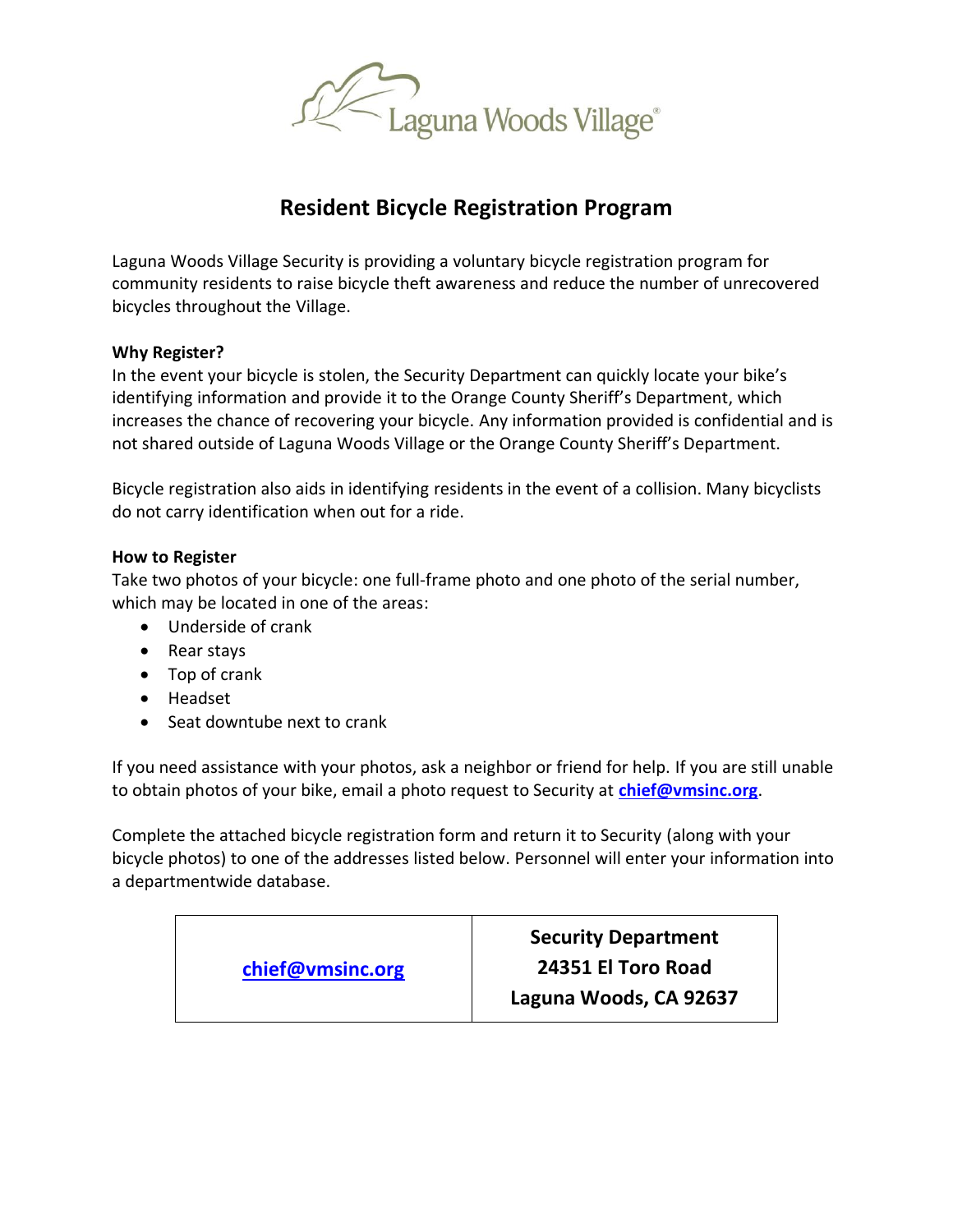

### **Resident Bicycle Registration Form**

| <b>Full name</b> |            |  |
|------------------|------------|--|
| Home phone       | Cell phone |  |
| <b>Email</b>     |            |  |
| <b>Address</b>   |            |  |

Laguna Woods, CA 92637

| <b>Make and Model</b>   |       | <b>Serial Number</b>     |
|-------------------------|-------|--------------------------|
| <b>Number of Speeds</b> |       | Color                    |
| Frame (circle one)      |       | <b>Other Identifiers</b> |
| Men                     | Women |                          |

Photos attached? Please circle: **Yes No**

By submitting this form to the Laguna Woods Village Security Department, I authorize this information to be used by local authorities in the event of theft or collision.

| <b>Resident Signature</b> | Date |
|---------------------------|------|
|---------------------------|------|